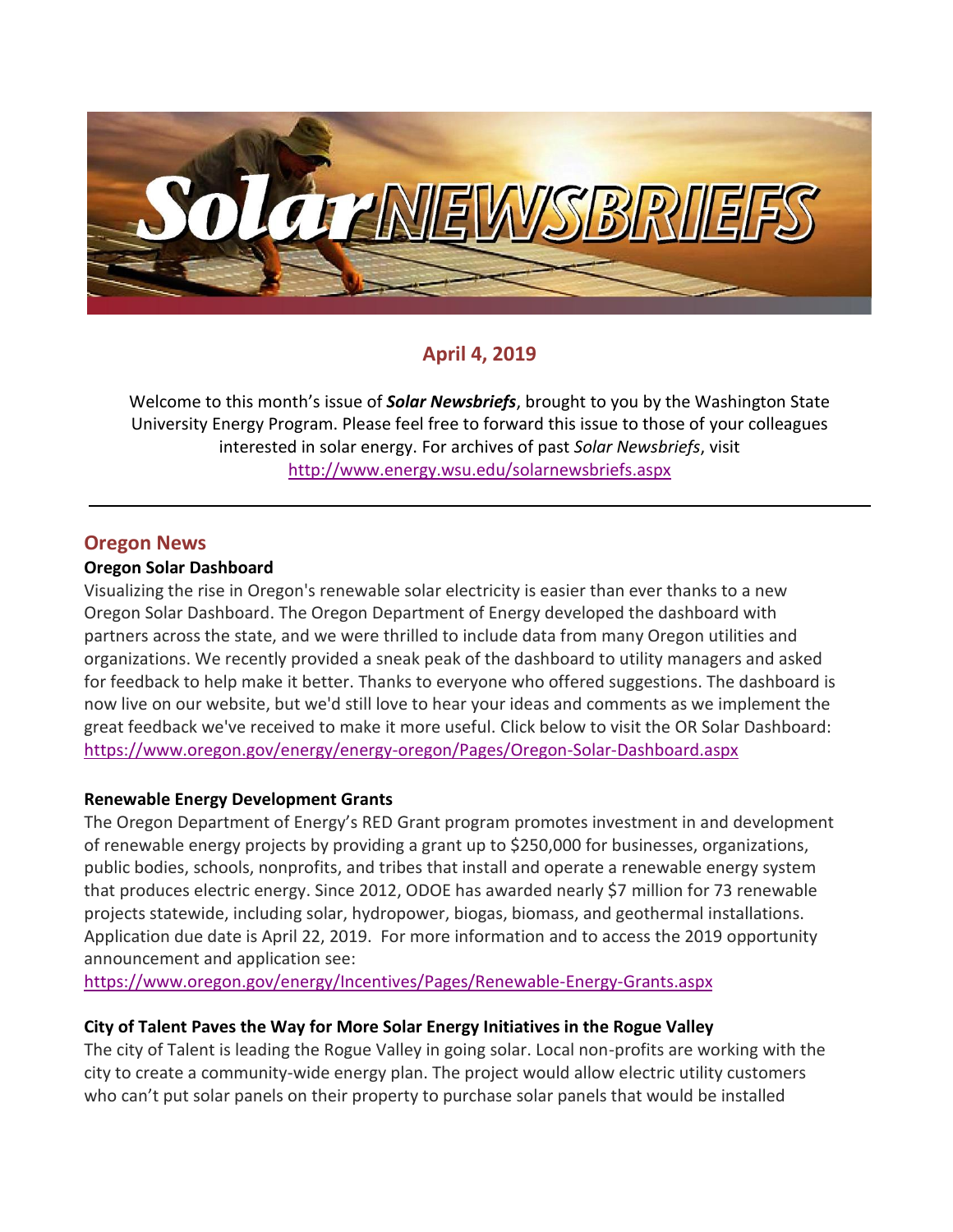somewhere else. The energy generated would then be credited to their bills—By Rayvan Vares, NBC, March 26, 2019:

[https://kobi5.com/news/top-stories/city-of-talent-paves-the-way-for-more-solar-energy](https://kobi5.com/news/top-stories/city-of-talent-paves-the-way-for-more-solar-energy-initiatives-in-the-rogue-valley-98818/)[initiatives-in-the-rogue-valley-98818/](https://kobi5.com/news/top-stories/city-of-talent-paves-the-way-for-more-solar-energy-initiatives-in-the-rogue-valley-98818/)

#### **Portland General Electric Set to Build 1st-Of-Its-Kind Renewable Energy Site**

Eastern Oregon may soon be home to a next-generation renewable energy project. Portland General Electric is making plans to build the country's first large-scale energy facility that combines wind turbines, solar panels and battery storage. It's that combination of renewable energy and battery storage that the company said could be one model for integrating renewable energy. Battery storage is often said to be the key to overcoming one of the biggest challenges with renewable power: it's intermittent. Read more at: *OPB*, February 16, 2019: [https://www.opb.org/news/article/eastern-oregon-solar-wind-battery-renewable-portland](https://www.opb.org/news/article/eastern-oregon-solar-wind-battery-renewable-portland-general-electric/)[general-electric/](https://www.opb.org/news/article/eastern-oregon-solar-wind-battery-renewable-portland-general-electric/) 

#### **Oregon OKs Dual PGE Approach to Procure Renewables for Business**

The Oregon Public Utilities Commission has [approved a Voluntary Renewable Energy Tariff \(VRET\)](https://apps.puc.state.or.us/orders/2019ords/19-075.pdf) proposed by Portland General Electric, paving the way for large customers to purchase energy directly from solar, wind or other renewable generators: Read more at *Utility Drive*, March 7, 2019: [https://www.utilitydive.com/news/oregon-oks-dual-pge-approach-to-procure-renewables-for](https://www.utilitydive.com/news/oregon-oks-dual-pge-approach-to-procure-renewables-for-business-customers/549955/)[business-customers/549955/](https://www.utilitydive.com/news/oregon-oks-dual-pge-approach-to-procure-renewables-for-business-customers/549955/)

### **Morrow County Energy Project Will Bring Surge of Funding to Schools**

The major energy project slated for Morrow County is going to have a ripple effect — with the capacity for more battery storage than any other facility in the country. With that surge in power storage will come funds for local schools' science, technology and art programs. [By Jayati](https://www.eastoregonian.com/users/profile/Jayati%20Ramakrishnan)  Ramakrishnan, *[East Oregonian,](https://www.eastoregonian.com/users/profile/Jayati%20Ramakrishnan)* March 20, 2019:

[https://www.eastoregonian.com/news/local/morrow-county-energy-project-will-bring-surge-of](https://www.eastoregonian.com/news/local/morrow-county-energy-project-will-bring-surge-of-funding-to/article_30fd5bee-4b38-11e9-9fd4-7702488780a7.html)[funding-to/article\\_30fd5bee-4b38-11e9-9fd4-7702488780a7.html](https://www.eastoregonian.com/news/local/morrow-county-energy-project-will-bring-surge-of-funding-to/article_30fd5bee-4b38-11e9-9fd4-7702488780a7.html)

### **Washington News**

### **Washington State Renewable Energy System Incentive Program Summary Update**

New summary update and information as of March 20 are now available on the WSU Energy Program Renewable Energy System Incentive Program website: Go to: <http://www.energy.wsu.edu/RenewableEnergySystemIncentiveProgram/Background.aspx> Click on **Program Summary** on the right and then again on the **Program Summary** tab for information.

#### **Bite-Sized Solar Investment is coming to Snohomish County**

Homeowners and apartment dwellers alike can soon buy into solar energy generated in Arlington. "Community Solar" launches this spring. Customers can purchase units in a field of solar panels being built in Arlington. Each unit consists of one-fifth of a solar panel and will cost \$120— by Julia-Grace Sanders, *HeraldNet*, March 7, 2019:

<https://www.heraldnet.com/news/bite-sized-solar-investment-is-coming-to-snohomish-county/>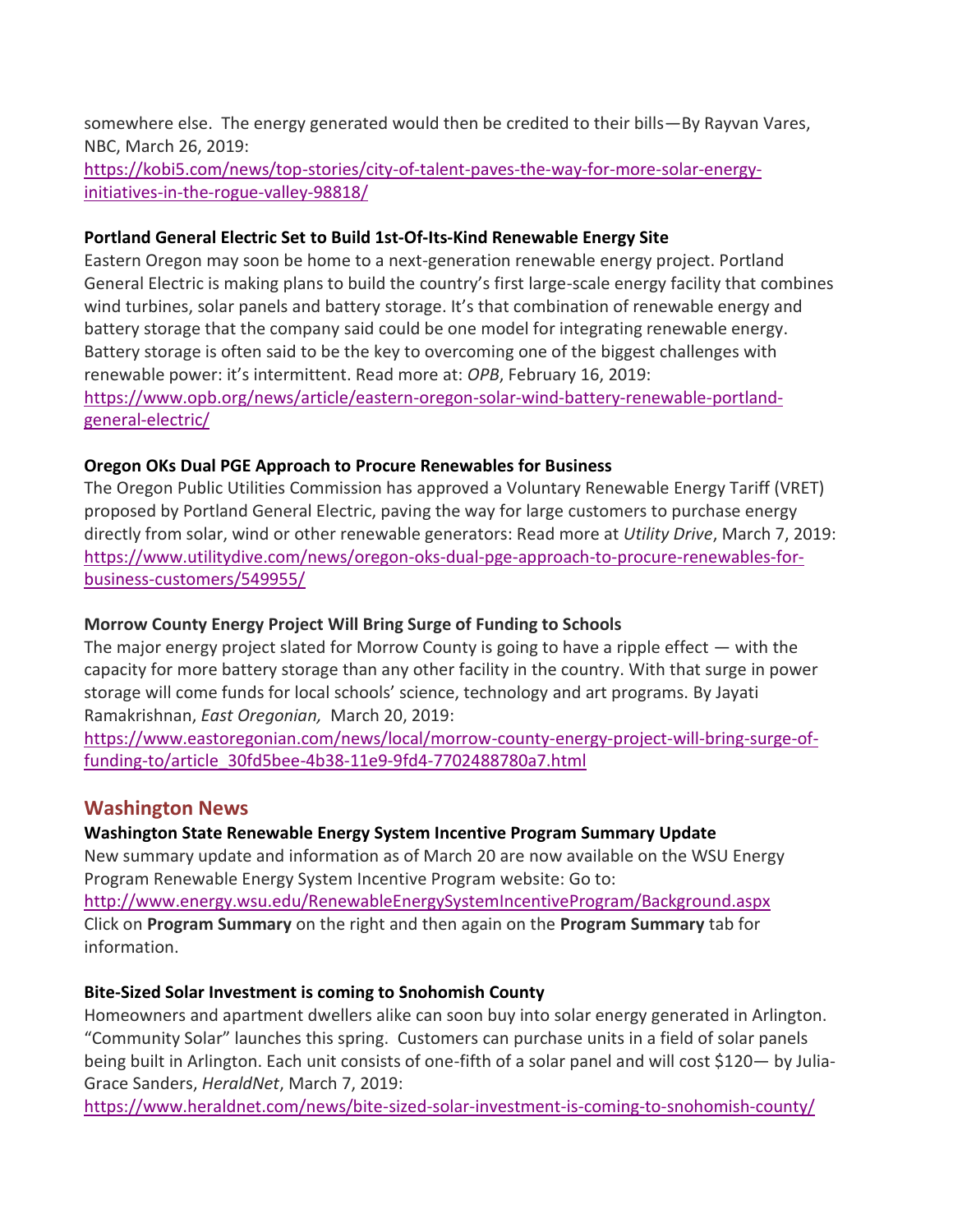#### **Solarize the Land Trust**

Homestead Community Land Trust and Spark Northwest have partnered for a new homeowner program called Solarize the Land Trust to help community land trust members install residential solar systems on their homes in 2019. Solarize the Land Trust will feature free educational solar energy workshops coupled with a group purchase discount opportunity and a simplified purchasing process, and grants to a limited number of homeowners to help pay for solar. Homestead Community Land Trust makes it possible for low and moderate income residents of King County to own their own home. Read more and register for upcoming workshops & events at: *Solarize Northwest Powered by Spark Northwest:*

<https://solarizenw.org/campaigns/solarize-the-land-trust/>

### **Avangrid Renewables and PSE Announce Largest Solar Project in Washington**

Avangrid Renewables, LLC, a subsidiary of AVANGRID, Inc. (NYSE: AGR), and Puget Sound Energy ("PSE"), announced a solar power contract for the Lund Hill Solar Project, under development in Klickitat County, Washington. Avangrid Renewables is developing the 150 MW solar project, which would be the largest solar project in Washington. It would supply PSE's innovative renewable energy product, Green Direct, which allows participants the ability to purchase 100 percent of their energy from dedicated, local, renewable energy resources. For more information see the PSE March 3 Press Release:<https://www.pse.com/press-release/details/avangrid-renewables>

### **Cattle Grazing Gives Way to Big Solar Farm Leases In Central Washington**

A Portland-based energy developer has signed property leases for a big solar farm in Klickitat County near the Columbia River. When completed, the solar project will be the largest in Washington. The [Avangrid Renewables](https://www.avangridrenewables.com/wps/portal/aren/home/!ut/p/z1/04_Sj9CPykssy0xPLMnMz0vMAfIjo8zijQ19XT1MnA38LByNHQ0CvY1DLC38Ag0DTIz1wwkpiAJKG-AAjgZA_VFgJQgTfE0sDQJNjH1C3d3D3IFGQRXgMaMgN8Ig01FREQAiJmIa/dz/d5/L2dBISEvZ0FBIS9nQSEh/) solar farm is slated for 1,800 acres that most recently served as grazing land for cattle between Bickleton and Roosevelt, Washington. The development is named the Lund Hill Solar Project. *OPB*, March 7, 2019:

<https://www.opb.org/news/article/central-washington-solar-energy-cattle-ranch-farms/>

### **Grant to Fund Solar Power at Former Yakima Armory**

A housing project for homeless veterans planned at the former Marine Corps reserve armory in Yakima will be mostly solar powered, thanks to a grant from Pacific Power. The utility Thursday announced a rooftop solar installation at the old armory is among the projects approved for grants from the Blue Sky Fund, which comes from customers paying a few percent extra on their bills to fund renewable energy–*Yakima Herald-Republic*, February 28, 2019:

[https://www.yakimaherald.com/news/local/grant-to-fund-solar-power-at-former-yakima](https://www.yakimaherald.com/news/local/grant-to-fund-solar-power-at-former-yakima-armory/article_5636231a-3b92-11e9-816f-b31f48396659.html)[armory/article\\_5636231a-3b92-11e9-816f-b31f48396659.html](https://www.yakimaherald.com/news/local/grant-to-fund-solar-power-at-former-yakima-armory/article_5636231a-3b92-11e9-816f-b31f48396659.html)

## **National**

### **Solar Market Insight Report show Residential Segment Rebounded in 2018**

For the third year in a row, the U.S. solar industry installed double-digit gigawatts of solar PV capacity, with 10.6 GW coming online in 2018. The amount was a 2% decrease from 2017. However, the forecast shows the market rebounding in the years ahead, according to the newly release "[U.S. Solar Market Insight 2018 Year-in Review Report](https://www.seia.org/us-solar-market-insight)" from Wood Mackenzie Power &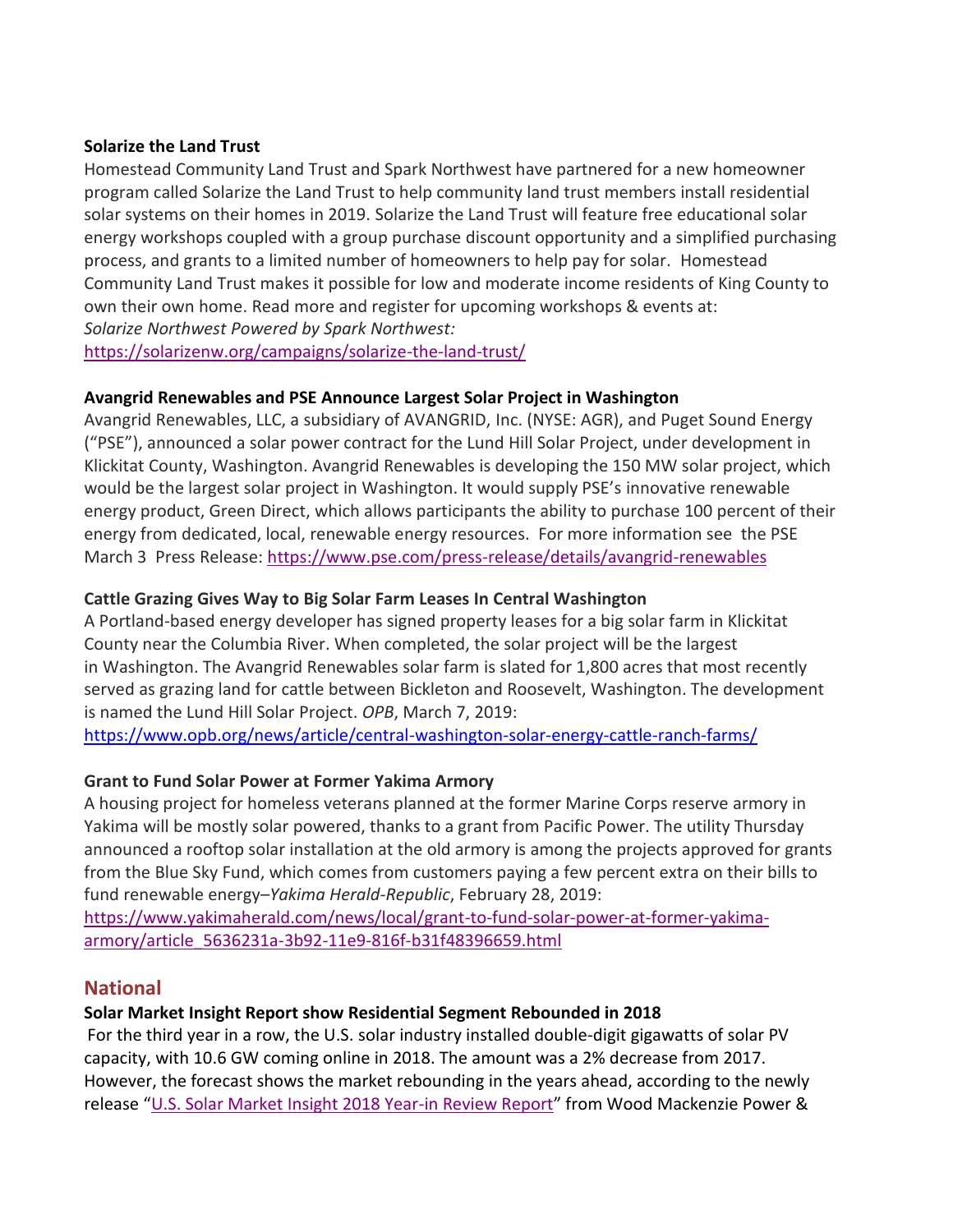Renewables and the Solar Energy Industries Association— Kelsey Misbrener, *Solar Power World*, March 13, 2019: [https://www.solarpowerworldonline.com/2019/03/solar-market-residential](https://www.solarpowerworldonline.com/2019/03/solar-market-residential-market-rebound/)[market-rebound/](https://www.solarpowerworldonline.com/2019/03/solar-market-residential-market-rebound/)

## **The 2019 U.S. Energy and Employment Report**

The U.S. Energy & Employment Report, compiled by the National Association of State Energy Officials (NASEO), provides a unique window on the people who meet the nation's energy needs, and identifies important trends and skill sets for the 21st Century energy workforce. To read more and access the report, see the NASEO website: <https://www.usenergyjobs.org/2019-report> See NASEO's statistics for Oregon:

[https://static1.squarespace.com/static/5a98cf80ec4eb7c5cd928c61/t/5c7f41e9f4e1fcc96b85138f/](https://static1.squarespace.com/static/5a98cf80ec4eb7c5cd928c61/t/5c7f41e9f4e1fcc96b85138f/1551843817777/Oregon.pdf) [1551843817777/Oregon.pdf](https://static1.squarespace.com/static/5a98cf80ec4eb7c5cd928c61/t/5c7f41e9f4e1fcc96b85138f/1551843817777/Oregon.pdf)

See NASEO's statistics for Washington:

[https://static1.squarespace.com/static/5a98cf80ec4eb7c5cd928c61/t/5c7f42671905f46e120fe202](https://static1.squarespace.com/static/5a98cf80ec4eb7c5cd928c61/t/5c7f42671905f46e120fe202/1551843943942/Washington.pdf) [/1551843943942/Washington.pdf](https://static1.squarespace.com/static/5a98cf80ec4eb7c5cd928c61/t/5c7f42671905f46e120fe202/1551843943942/Washington.pdf)

## **Conferences, Events, and Webinars**

## **Oregon Solar Energy Conference, May 7-9, 2019, Portland, OR**

The Oregon Solar Energy Conference features three days of well-curated content including keynote presentations from industry leaders. The conference blends the best networking opportunities with training, panel discussions and new technology. Take advantage of interacting with over 30 solar, storage and smart energy exhibitors. To register and view the course schedule see: <http://oregonsolarenergyconference.com/schedule/>

## **Oregon's First Solar Career Fair, May 7, 2019, Portland, OR**

Expand your network! Meet qualified and interested job candidates, learn where you can find more resources when you are hiring or job seeking, and hear others' solar stories! What is it? This is a career fair but not a traditional one. The fair will be organized by job function rather than by business so you can hear from industry professionals about their roles in solar. The goal is make it easy to network with new people whether you're recruiting, looking for a new job, or expanding your network. This is free to attend, but registration is required. For more information and to register: <https://www.oseia.org/latest-news/careerfair1>

## **Students are invited to Oregon's First Solar Career Fair at the Oregon Solar Energy Conference**

OSEIA is working to increase access to solar. This year we are hosting Oregon's first Solar Career Fair and offering students of university, community college or qualifying pre-apprenticeship and apprenticeship programs a 90% discount off of conference registration. For more information and to register: <https://www.oseia.org/latest-news/careerfair1>

## **Need Continuing Education Credits in Oregon**

Announcing Solar Technical Training dates in Oregon. OSEIA is offering trainings in April and May:

 *Solar PV Systems based on the 2017 NEC (8h*), Medford, OR on April 18 and Portland, OR, May 7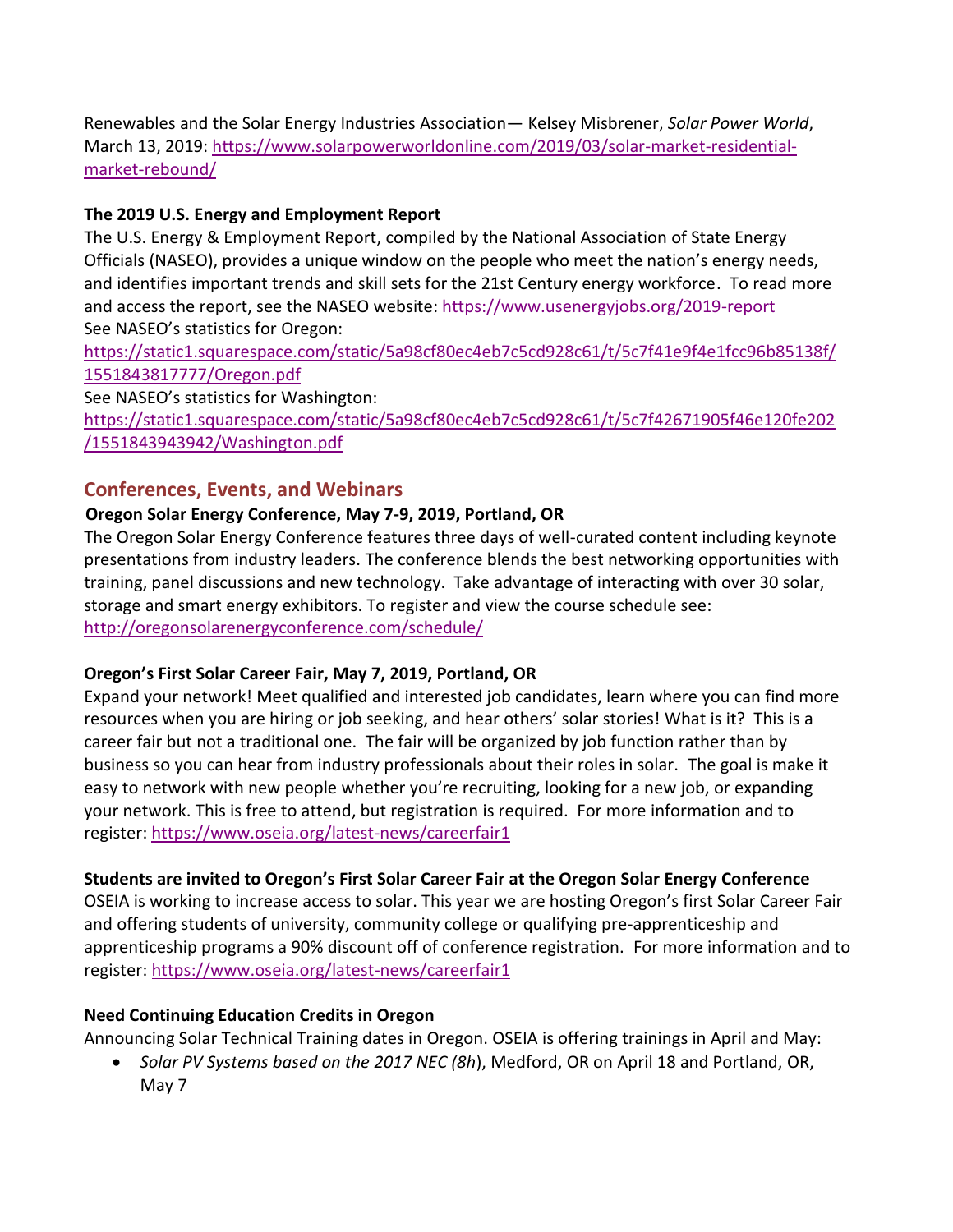*Solar PV Systems Best Practices & Energy Trust Installation Requirements (4h)*, Eugene, OR, April 26

For more information and to register see OSEIA's Solar Technical Training webpage: <https://www.oseia.org/statewide>

### **Solar Permitting Plan Review Course: Portland Oregon, May 7, 2019**

This course, presented by OSEIA, is an interactive, in- person course designed to provide a practical process for consistent plan review, with an emphasis on how to catch the most frequent installation errors. Taught by a national expert in solar plan review, the course will walk you through the review of a complete permit plan application. To learn more and to register see the OSEIA website:

<https://www.oseia.org/latest-news/2019/3/26/solar-permitting-plan-review-course-may-7>

**Net Energy Metering, Distributed Solar Valuation and Rate Design (Webinar) April 9, 2019** This timely webinar will present overviews of three recent reports.

**1.** The U.S. Department of Energy (DOE) produced a report on net energy metering (NEM) in response to a request from Congress. To gather information for the report, DOE conducted a Request for Information (RFI) and tasked ICF, Inc. to review 15 recent cost-benefit studies related to NEM. DOE's report is a 10-page letter that summarizes the conclusions it drew from the responses to the RFI and from ICF's report.

**2.** ICF's analysis for DOE, [Review of Recent Cost-Benefit Studies Related to Net Metering and](https://www.icf.com/-/media/files/icf/reports/2019/icf-nem-meta-analysis_formatted-final_revised-1-17-193.pdf?la=en&hash=1E4AD2DDBCE6B6D8ACC98A1182312E8FCF183D3F)  [Distributed Solar,](https://www.icf.com/-/media/files/icf/reports/2019/icf-nem-meta-analysis_formatted-final_revised-1-17-193.pdf?la=en&hash=1E4AD2DDBCE6B6D8ACC98A1182312E8FCF183D3F) highlights the different value categories, approaches, and assumptions used in NEM cost-benefit analysis, value of solar studies, and broader DER valuation frameworks, emphasizing commonalities and differences between them, and how they are evolving over time. A short summary is available on [ICF's blog](https://www.icf.com/blog/energy/value-solar-studies).

**3.** The National Regulatory Research Institute released a [Review of State Net Energy Metering and](http://nrri.org/download/nrri-19-01-review-of-state-net-energy-metering/)  [Successor Rate Designs](http://nrri.org/download/nrri-19-01-review-of-state-net-energy-metering/), which summarizes state public utility commissions' actions to find alternatives to the more commonly used net metering rate design. These alternative proposals include compensating for energy delivered to the grid at a price other than the retail service rate; increasing fixed charges and sometimes also minimum bills; time-varying rates; and adding demand-charges to bills for customers who did not have them previously.

To read more and to register for this webinar, see the Clean Energy State Alliance: [https://www.cesa.org/webinars/net-energy-metering-distributed-solar-and-rate](https://www.cesa.org/webinars/net-energy-metering-distributed-solar-and-rate-design/?date=2019-04-09)[design/?date=2019-04-09](https://www.cesa.org/webinars/net-energy-metering-distributed-solar-and-rate-design/?date=2019-04-09)

### **Two Successful Local Initiatives to Expand Solar Equity to Low Income Communities (Webinar) April 16, 2019**

We are seeing leadership across the country at local levels advocating for programs and initiatives for solar equity. This webinar will feature speakers that were deeply involved in two groundbreaking initiatives that were successful in the November 2018 elections. Please join Vote Solar and SEIA to hear